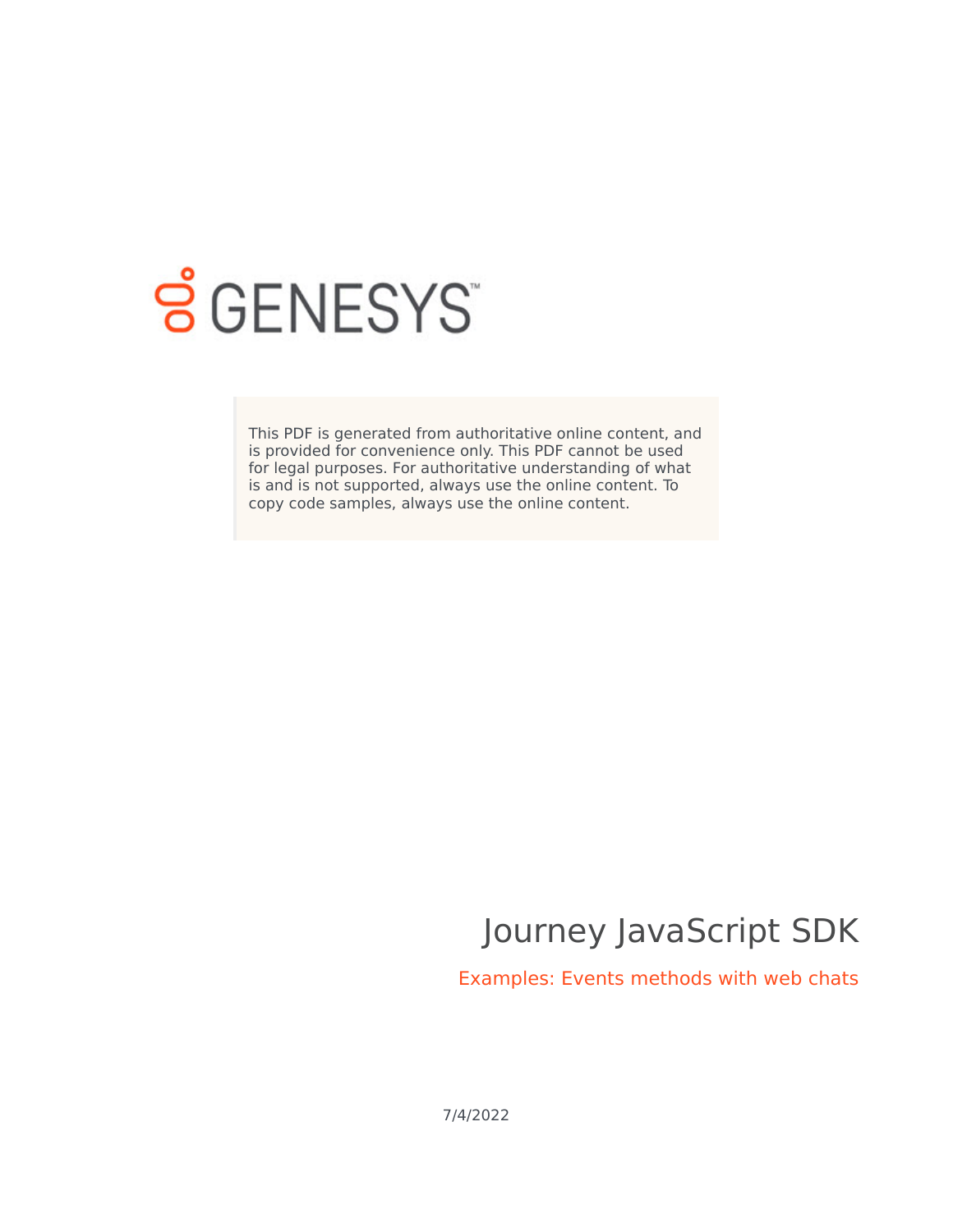# Contents

- 1 [Subscribe to offered events](#page-2-0)
- 2 [Subscribe to accepted events](#page-2-1)
- 3 [Subscribe to started events](#page-2-2)
- 4 [Subscribe to engaged events](#page-2-3)
- 5 [Subscribe to rejected events](#page-3-0)
- 6 [Subscribe to ignored events](#page-3-1)
- 7 [Subscribe to errored events](#page-3-2)
- 8 [Subscribe to timedout events](#page-3-3)
- 9 [Subscribe to all web chat events](#page-3-4)
- 10 [Unsubscribe from web chats in the offered state](#page-3-5)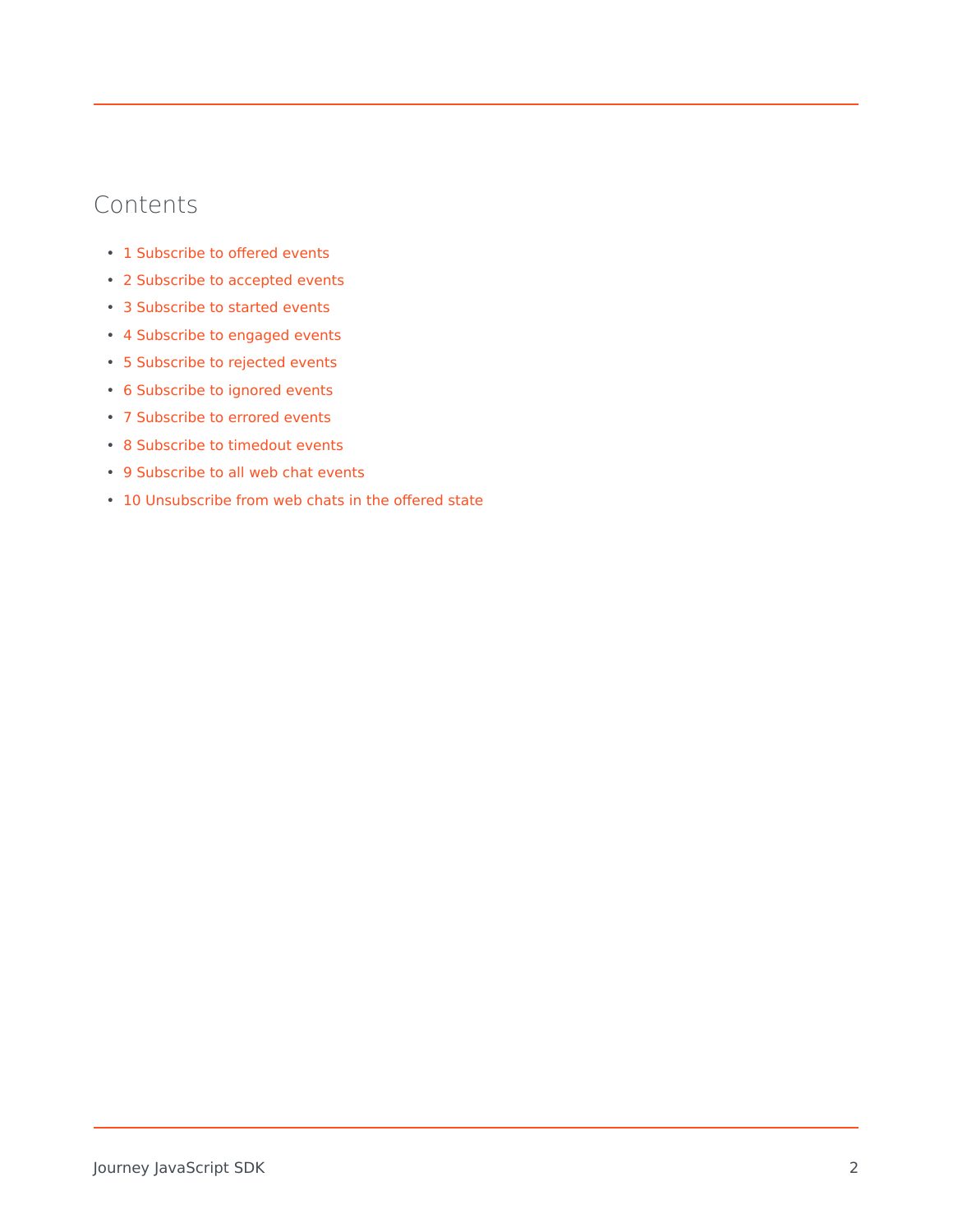See examples of how to use Events methods with web chats.

#### Important

This article only applies to customers using web chat. If you are a Genesys Cloud CX customer, we encourage you to use the new web messaging feature to replace web chat.

# <span id="page-2-0"></span>Subscribe to offered events

```
ac('on', 'webchat:offered', (event) => {
 console.log('received %s:%s event', event.actionMediaType, event.actionState, event);
});
```
#### <span id="page-2-1"></span>Subscribe to accepted events

```
ac('on', 'webchat:accepted', (event) => {
 console.log('received %s:%s event', event.actionMediaType, event.actionState, event);
});
```
# <span id="page-2-2"></span>Subscribe to started events

```
ac('on', 'webchat:started', (event) => {
  console.log('received %s:%s event', event.actionMediaType, event.actionState, event);
});
```
#### <span id="page-2-3"></span>Subscribe to engaged events

```
ac('on', 'webchat:engaged', (event) => {console.log('received %s:%s event', event.actionMediaType, event.actionState, event);
});
```